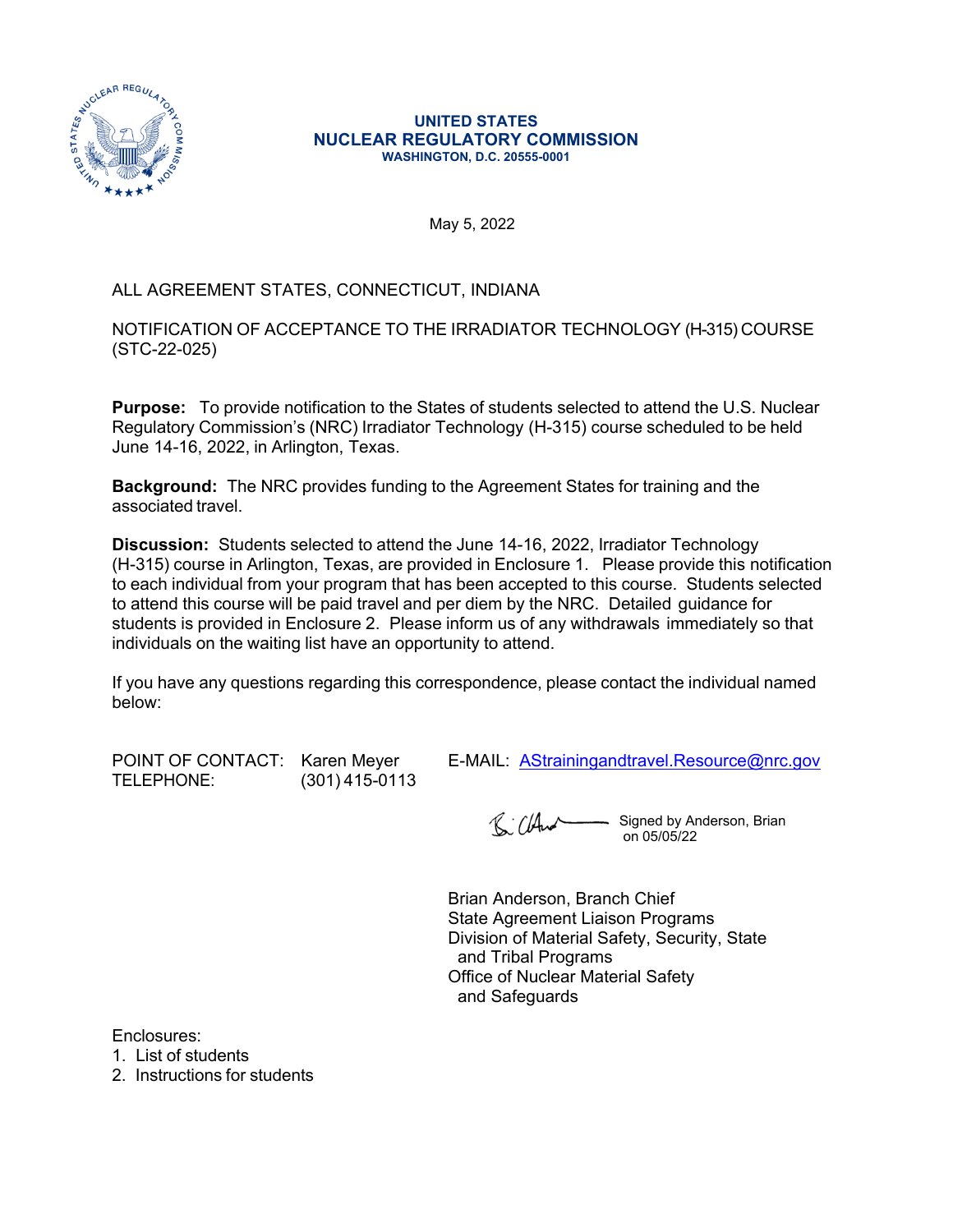# **IRRADIATOR TECHNOLOGY**

### June 14-16, 2022 Arlington, TX

| <b>PARTICIPANT</b>           | <b>STATE</b>                         |
|------------------------------|--------------------------------------|
| <b>Beverly Hill</b>          | <b>CALIFORNIA</b>                    |
| Joval Rama.                  | MARYLAND                             |
| Julia McRoberts              | <b>MISSISSIPPI</b>                   |
| <b>Christopher Giaquinto</b> | <b>NEW JERSEY</b>                    |
| Korina Koci                  | <b>SOUTH CAROLINA</b><br>(Materials) |
| <b>Edward Flores</b>         | <b>TEXAS (DSHS)</b>                  |
| Jasmin Hernandez             | <b>WASHINGTON</b>                    |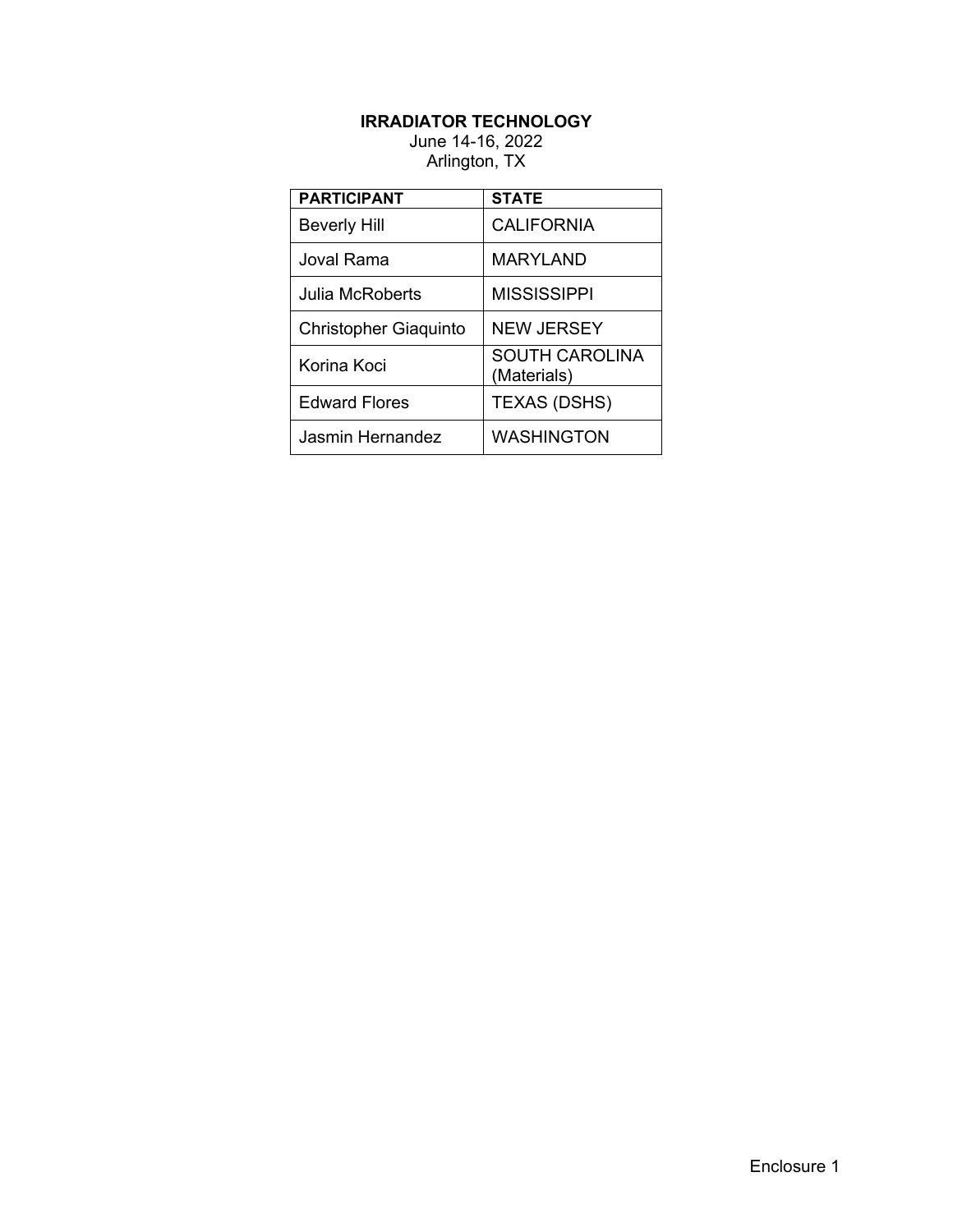### **INSTRUCTIONS TO STUDENTS**

**ACCEPTANCE:** Individuals listed in Enclosure 1 have been accepted for participation in the Irradiator Technology (H-315) course. This course is scheduled to be presented June 14-16, 2022 at the Nuclear Regulatory Commission (NRC) Region IV Office. The NRC Region IV office is located at 1600 East Lamar Boulevard, Arlington, Texas 76011. The facility's telephone number is (817) 860-8100

**COURSE:** Please see our Web site, <http://scp.nrc.gov/training.html>for the Tentative Course Schedule and note that the course begins at 8:00 a.m. central time on Tuesday, June 14th and ends at 3:00 p.m. central time on Thursday, June 16th.

**LODGING AND TRAVEL:** Please plan to arrive on Monday, June 13th, and depart on Thursday, June 16th. Students must make their own lodging and travel arrangements. If there are no flights available that would allow you to arrive home before midnight on Thursday, June 16th, you may elect to depart on Friday, June 17th. In this event, NRC will provide reimbursement for hotel on Thursday night and per diem on Friday, June 17th. If traveling by air, please contact El Sol Travel at (844) 244-6694 for airline reservations and indicate that the travel is "Invitational" for the NRC. Please select a fully refundable government fare if one is available, and make sure that El Sol Travel correctly direct bills your fare to the NRC. If the need arises and you must make a change, contact Karen Meyer at (301) 415-0113.

Please complete the Travel Application Form which will be provided to you and submit to [AStrainingandtravel.Resource@nrc.gov](mailto:AStrainingandtravel.Resource@nrc.gov), at your earliest opportunity, but no later than, Friday, June 3rd. Individuals should request the Federal government rate at the hotels. The per diem for Arlington, TX is \$167 for hotel and \$61 for meals and incidentals. The first and last day of travel is calculated at 75 percent. Students are responsible for their own transportation between the hotel and the training center. If you are authorized to drive, the Federal mileage reimbursement is .585 cents per mile. Rental cars are **not** authorized for reimbursement.

In addition, you will need complete the attached NRC-64 voucher for reimbursement upon return from travel by July 1st. Review the itemized list for accuracy, including hotel, hotel tax and any additional authorized expenses. Then print, sign, scan, and e-mail back to me as one document with your hotel, flight receipt, and any other receipts over \$75.

Specific questions about the course can be sent directly to the NRC's Course Manager, Henry Lynn ([henry.lynn@nrc.gov\)](mailto:henry.lynn@nrc.gov).